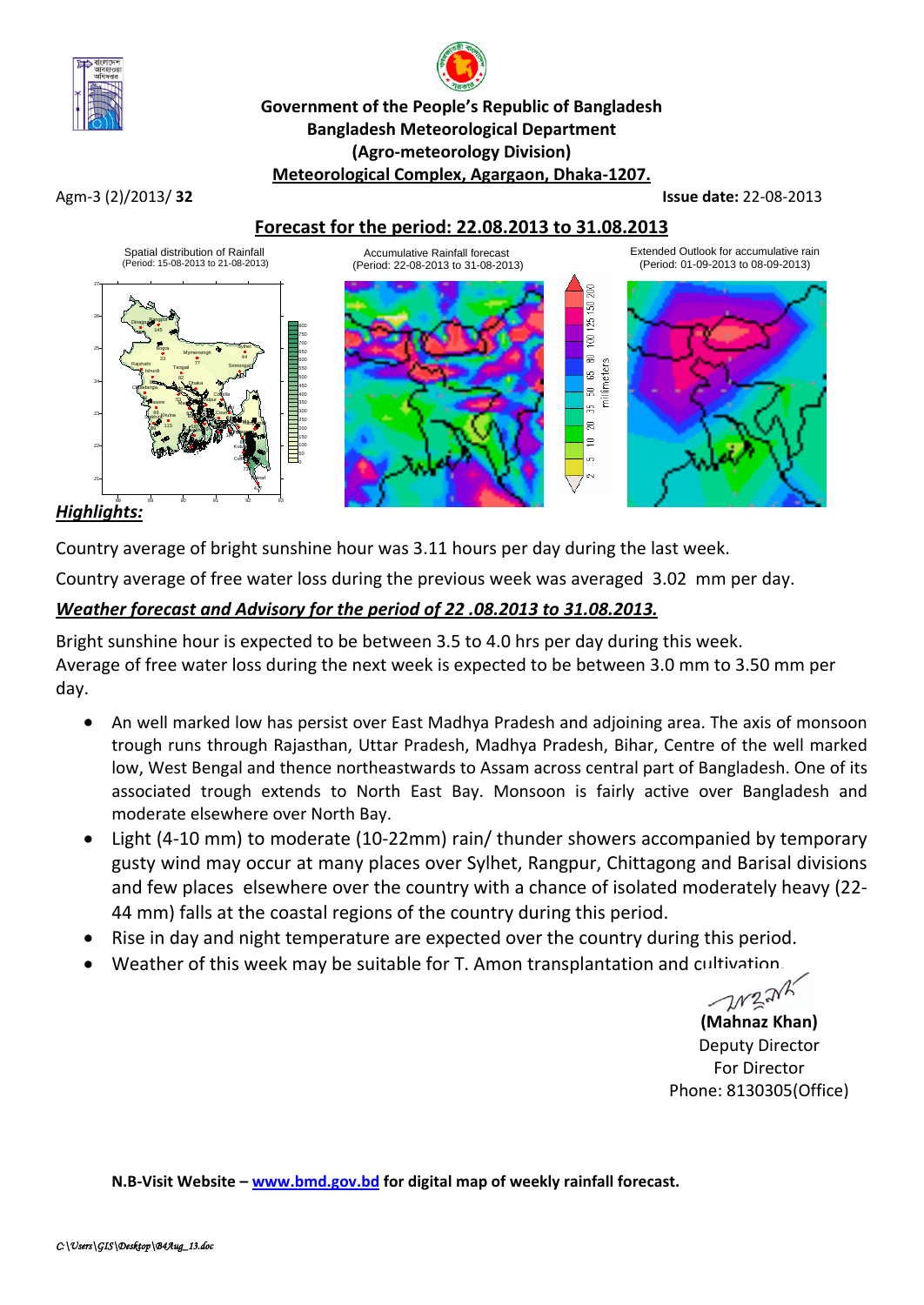## **Bangla Version**

## পুর্বাভাস, সময়: ২২-০৮-২০১৩ থেকে ৩১-০৮-২০১৩











## প্ৰধান বৈশিষ্ট্য সমুহঃ-

গত সপ্তাহে দেশের দৈনিক উজ্জল সর্যকিরণ কালের গড় ৩.১১ ঘন্টা ছিল । গত সপ্তাহে দেশের দৈনিক বাষ্পীভবনের গড় ৩.০২ মিঃ মিঃ ছিল।

## আবহাওয়া পূর্বাভাসঃ-২২-০৮-২০১৩ থেকে ৩১-০৮-২০১৩ ইং পর্যন্ত।

এ সপ্তাহে দৈনিক উজ্জল সূর্য কিরণ কাল ৩.৫ থেকে ৪.০ ঘন্টার মধ্যে থাকতে পারে । আগামী সপ্তাহের বাম্পীভবনের দৈনিক গড় মান ৩.০ মিঃমিঃ থেকে ৩.৫ মিঃমিঃ থাকতে পারে।

- একটি সুস্পষ্ট লঘুচাপ পূর্ব মধ্যপ্রদেশ এবং তৎসংলগ্ন এলাকায় অবস্থান করছে। মৌসূমী অক্ষের বর্ধিতাংশটি রাজস্থান, উত্তর প্রদেশ, মধ্যপ্রদেশ, বিহার, সুস্পষ্ট লঘুচাপের কেন্দ্র, পশ্চিমবঙ্গ হয়ে উত্তর পূর্ব দিকে বাংলাদেশের মধ্যাঞ্চল দিয়ে আসাম পর্যন্ত বিস্তৃত রয়েছে। এর বর্ধিতাংশটি উত্তর-পূর্ব বঙ্গোপসাগর পর্যন্ত বিস্তৃত। বাংলাদেশের উপর মৌসমী বায়ু প্রবাহ মোটামুটি সক্রিয় এবং উত্তর বঙ্গোপসাগরের অন্যত্র মাঝারী ধরনের রয়েছে।
- এ সময়ে সিলেট, রংপুর ও চট্টগ্রাম বিভাগের অনেক স্থানে এবং দেশের অন্যত্র কিছু কিছু স্থানে অস্থায়ী ভাবে দমকা হাওয়াসহ হাঙ্কা  $\bullet$ (8-১০ মিঃ মিঃ) থেকে মাঝারী (১০-২২মিঃমিঃ) ধরণের বৃষ্টি অথবা বজ্রবৃষ্টি হতে পারে, সে সাথে উপকূলীয় অঞ্চলে বিক্ষিগুভাবে মাঝারী ধরনের ভারী ( ২২-৪৪ মিঃ মিঃ) বর্ষণ হতে পারে।
- এ সময়ে দিন ও রাতের তাপমাত্রা বৃদ্ধি পেতে পারে ।
- এ সময়ের আবহাওয়া রোপা আমন ধান চাষের উপযোগী থাকতে পারে।

 $-112.24k$ 

(মাহ্নাজ খান) উপ-পরিচালক পরিচালকের পক্ষে ফোনঃ ৮১৩০৩০৫(দপ্তর)

বিঃ দ্রঃ- পূর্বাভাসের ডিজিটাল map দেখতে visit করুন- www.bmd.gov.bd